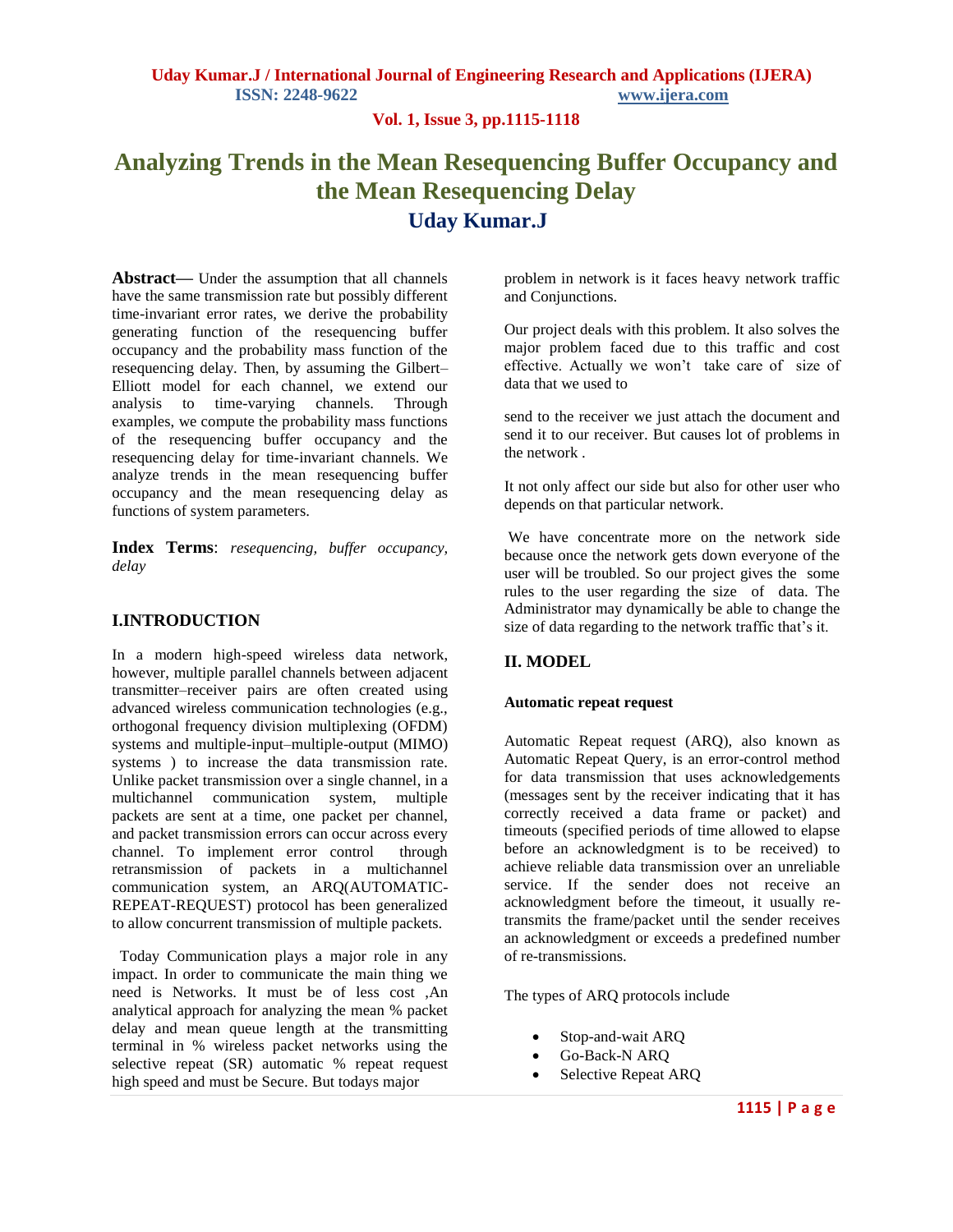# **Uday Kumar.J / International Journal of Engineering Research and Applications (IJERA) ISSN: 2248-9622 www.ijera.com**

## **Vol. 1, Issue 3, pp.1115-1118**

These protocols reside in the [Data Link](http://en.wikipedia.org/wiki/Data_Link_Layer) or [Transport](http://en.wikipedia.org/wiki/Transport_Layer)  [Layers](http://en.wikipedia.org/wiki/Transport_Layer) of the [OSI model.](http://en.wikipedia.org/wiki/OSI_model)

#### **Go-Back-N ARQ**

Go-Back-N ARQ is a specific instance of the [Automatic Repeat-request](http://en.wikipedia.org/wiki/Automatic_repeat-request) (ARQ) Protocol, in which the sending process continues to send a number of [frames](http://en.wikipedia.org/wiki/Data_frame) specified by a window size even without receiving an [ACK](http://en.wikipedia.org/wiki/ACK_(computing)) packet from the receiver. It is a special case of the general [sliding window protocol](http://en.wikipedia.org/wiki/Sliding_window_protocol) with the transmit window size of N and receive window size of 1.

The receiver process keeps track of the sequence number of the next frame it expects to receive, and sends that number with every ACK it sends. The receiver will ignore any frame that does not have the exact sequence number it expects – whether that frame is a "past" duplicate of a frame it has already ACK'ed [\[1\]](http://en.wikipedia.org/wiki/Go-Back-N_ARQ#cite_note-0) or whether that frame is a "future" frame past the last packet it is waiting for. Once the sender has sent all of the frames in its window, it will detect that all of the frames since the first lost frame are outstanding, and will go back to sequence number of the last ACK it received from the receiver process and fill its window starting with that frame and continue the process over again.

Go-Back-N ARQ is a more efficient use of a connection than [Stop-and-wait ARQ,](http://en.wikipedia.org/wiki/Stop-and-wait_ARQ) since unlike waiting for an acknowledgement for each packet, the connection is still being utilized as packets are being sent. In other words, during the time that would otherwise be spent waiting, more packets are being sent. However, this method also results in sending frames multiple times – if any frame was lost or damaged, or the ACK acknowledging them was lost or damaged, then that frame and all following frames in the window (even if they were received without error) will be re-sent. To avoid this, [Selective Repeat](http://en.wikipedia.org/wiki/Selective_Repeat_ARQ)  [ARQ](http://en.wikipedia.org/wiki/Selective_Repeat_ARQ) can be used.

### **Selective Repeat ARQ**

Selective Repeat ARQ / Selective Reject ARQ is a specific instance of the [Automatic Repeat-reQuest](http://en.wikipedia.org/wiki/Automatic_repeat-request)  [\(ARQ\)](http://en.wikipedia.org/wiki/Automatic_repeat-request) Protocol. It may be used as a protocol for the delivery and acknowledgement of message units, or it may be used as a protocol for the delivery of subdivided message sub-units.

When used as the protocol for the delivery of messages, the sending process continues to send a number of [frames](http://en.wikipedia.org/wiki/Data_frame) specified by a window size even after a frame loss. Unlike [Go-Back-N ARQ,](http://en.wikipedia.org/wiki/Go-Back-N_ARQ) the receiving process will continue to accept and [acknowledge](http://en.wikipedia.org/wiki/ACK_(computing)) frames sent after an initial error; this is the general case of the [sliding window protocol](http://en.wikipedia.org/wiki/Sliding_Window_Protocol) with both transmit and receive window sizes greater than

The receiver process keeps track of the sequence number of the earliest frame it has not received, and sends that number with every [ACK](http://en.wikipedia.org/wiki/ACK_(computing)) it sends. If a frame from the window with the subsequent sender does not reach the receiver, the sender continues to send subsequent frames until it has emptied its window. The receiver continues to fill its receiving frames, reply in each time with an ACK containing tg he sequence number of the earliest missing [frame.](http://en.wikipedia.org/wiki/Data_frame) Once the sender has sent all the frames in its window, it re-sends the frame number given by the ACKs, and then continues where it left off.

The size of the sending and receiving windows must be equal, and half the maximum sequence number (assuming that sequence numbers are numbered from 0 to n−1) to avoid miscommunication in all cases of packets being dropped. To understand this, consider the case when all ACKs are destroyed. If the receiving window is larger than half the maximum sequence number, some, possibly even all, of the packages that are resent after timeouts are duplicates that are not recognized as such. The sender moves its window for every packet that is acknowledged.

When used as the protocol for the delivery of subdivided messages it works somewhat differently. In non-continuous channels where messages may be variable in length, standard ARQ or Hybrid ARQ protocols may treat the message as a single unit. Alternately selective retransmission may be employed in conjunction with the basic ARQ mechanism where the message is first subdivided into sub-blocks (typically of fixed length) in a process called [Packet segmentation.](http://en.wikipedia.org/wiki/Packet_segmentation) The original variable length message is thus represented as a concatenation of a variable number of sub-blocks. While in standard ARQ the message as a whole is either acknowledged (ACKed) or negatively acknowledged (NAKed), in ARQ with selective transmission the NAKed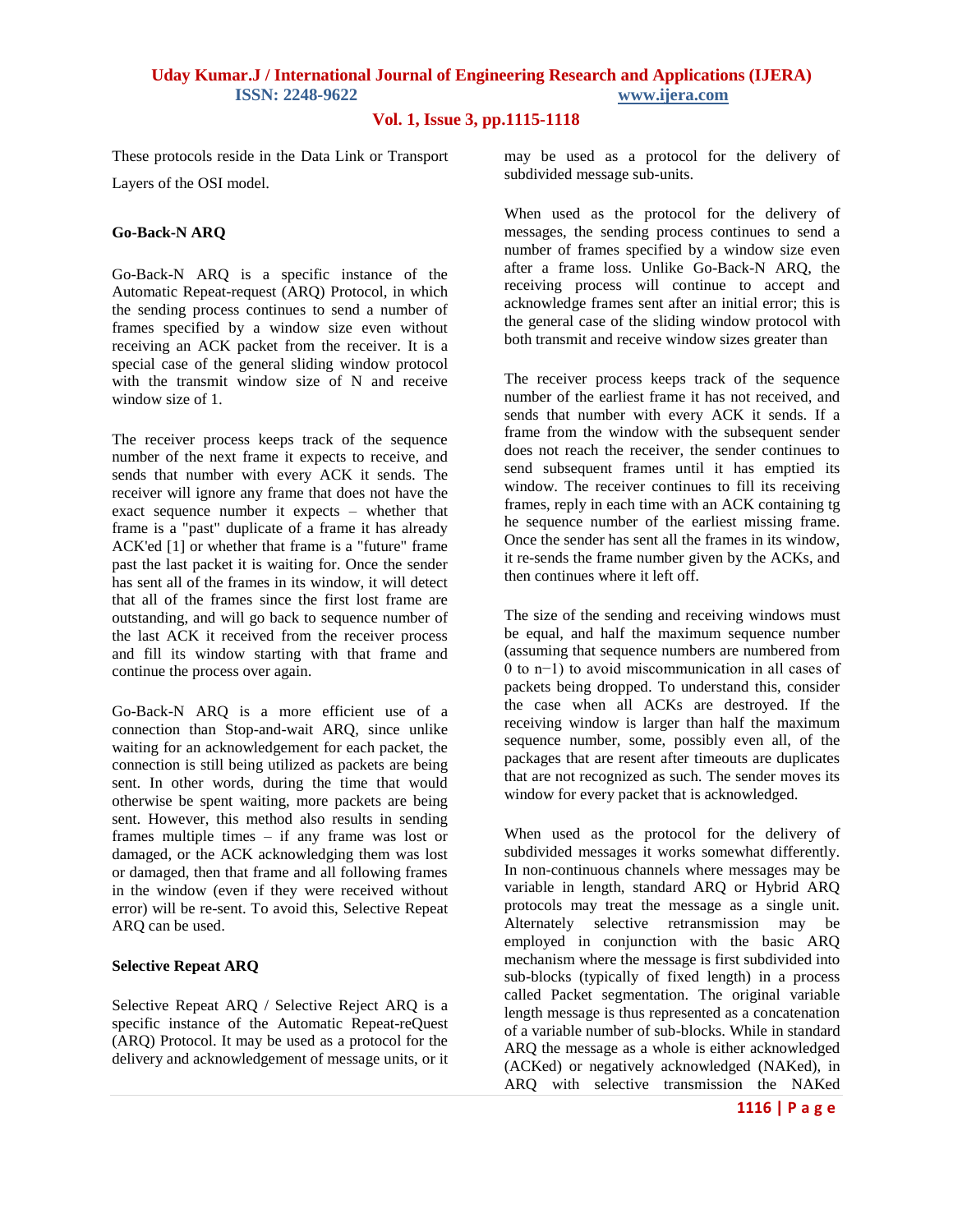## **Uday Kumar.J / International Journal of Engineering Research and Applications (IJERA) ISSN: 2248-9622 www.ijera.com**

#### **Vol. 1, Issue 3, pp.1115-1118**

response would additionally carry a bit flag indicating the identity of each sub-block successfully received. In ARQ with selective retransmission of sub-divided messages each retransmission diminishes in length, needing to only contain the sub-blocks that were NAKed.

In most channel models with variable length messages, the probability of error-free reception diminishes in inverse proportion with increasing message length. In other words it's easier to receive a short message than a longer message. Therefore standard ARQ techniques involving variable length messages have increased difficulty delivering longer messages, as each repeat is the full length. Selective retransmission applied to variable length messages completely eliminates the difficulty in delivering longer messages, as successfully delivered subblocks are retained after each transmission, and the number of outstanding sub-blocks in following transmissions diminishes.

#### **Stop and Wait ARQ**

Stop and Wait transmission is the simplest [reliability](http://www.erg.abdn.ac.uk/users/gorry/eg3567/arq-pages/reliability.html) technique and is adequate for a very simple communications [protocol.](http://www.erg.abdn.ac.uk/users/gorry/eg3567/intro-pages/protocols.html) A stop and wait protocol transmits a Protocol Data Unit (PDU) of information and then waits for a response. The receiver receives each PDU and sends an Acknowledgement (ACK) PDU if a data PDU is received correctly, and a Negative Acknowledgement (NACK) PDU if the data was not received. In practice, the receiver may not be able to reliably identify whether a PDU has been received, and the transmitter will usually also need to implement a timer to recover from the condition where the receiver does not respond.

Under normal transmission the sender will receive an ACK for the data and then commence transmission of the next data block. For a long delay link, the sender may have to wait an appreciable time for this response. While it is waiting the sender is said to be in the "idle" state and is unable to send further data.



Stop and Wait ARQ - Waiting for Acknowledgment (ACK) from the remote node.

The blue arrows show the sequence of data PDUs being sent across the link from the sender (top to the receiver (bottom). A Stop and Wait protocol relies on two way transmission (full duplex or half duplex) to allow the receiver at the remote node to return PDUs acknowledging the successful transmission. The acknowledgements are shown in green in the diagram, and flow back to the original sender. A small processing delay may be introduced between reception of the last byte of a Data PDU and generation of the corresponding ACK.

When PDUs are lost, the receiver will not normally be able to identify the loss (most receivers will not receive anything, not even an indication that something has been corrupted). The transmitter must then rely upon a [timer](http://www.erg.abdn.ac.uk/users/gorry/eg3567/arq-pages/timers.html) to detect the lack of a response.